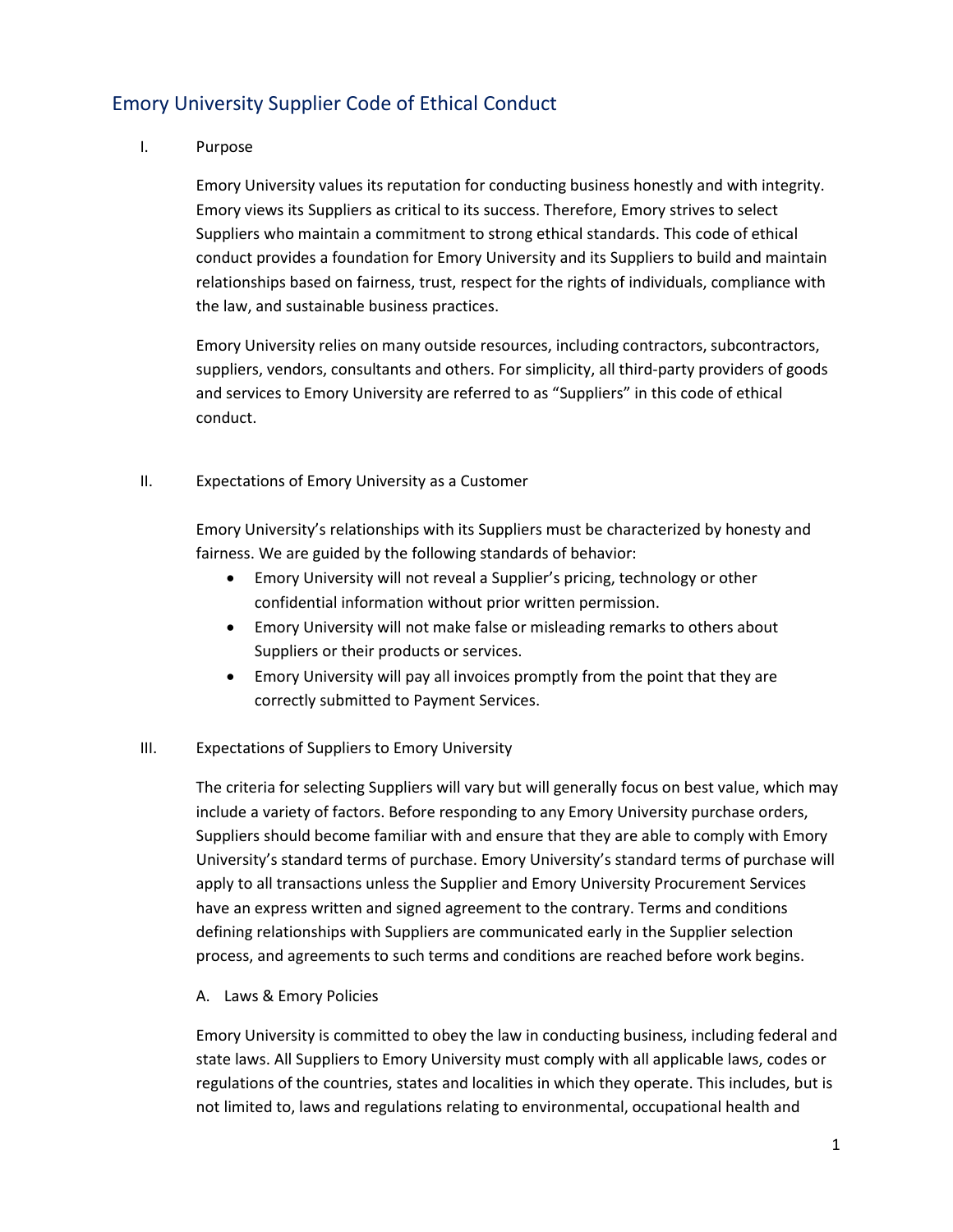safety, and labor practices. In addition, Emory University Suppliers must require their Suppliers (including temporary labor agencies) to do the same. Suppliers must also comply with Emory University's published policies and procedures. Emory University reserves the right to decline to deal with Suppliers who do not comply with the law and university policies and procedures.

- B. Business Practices
	- a. Purchase Orders, Unauthorized Sales, & Delivery

All orders to Suppliers must come by a Purchase Order sent only from Emory University Procurement and Payment Services through an ordering system called Emory Express (Sciquest). No Supplier is to take orders from any employee at Emory University directly, either by phone, email, or any other means. Emory University is committed to only pay the amount listed on the Purchase Order. If the pricing on the Purchase Order is not correct and does not match up to the Purchase Order, Suppliers should not ship items but contact Emory University Procurement Services at [e-market@emory.edu](mailto:e-market@emory.edu) advising of the incorrect pricing on the order. A revised Purchase Order with the correct pricing will be issued and sent to the Supplier. If the Supplier ships the items from a Purchase Order with incorrect pricing, Emory University will pay the amount indicated on the Purchase Order.

Delivery to Emory University is expected in the timeframe stated on the Purchase Order. Should an item become backordered or discontinued, it is the responsibility of the Supplier to contact the customer to notify them of an estimated delivery date or product substitution, if available.

b. Product Warranty

Suppliers must warrant all goods delivered under Purchase Orders to be free from defects in material and workmanship and to be of the quality, size and dimensions ordered. All work performed under Purchase Orders must be in conformity with all plans, specifications and other data incorporated as part of the Purchase Order. All goods and work shall also be subject to any stricter warranties specified in the Purchase Order or in other materials incorporated by reference.

c. Solicitation

Emory University understands that a key component of sales is making contact with customers, either by personal interaction or paper/electronic media. We ask that all Suppliers notify [Procurement](https://www.finance.emory.edu/home/Procure%20and%20Pay/Supplier%20Code%20Of%20Ethical%20Conduct.pdf) Services if they have representatives that will visit Emory University employees in the workplace. Suppliers should not enter into any laboratories or other restricted areas without escort from authorized personnel. To ensure that all information contained within is accurate, all postings or flyers must be approved by the appropriate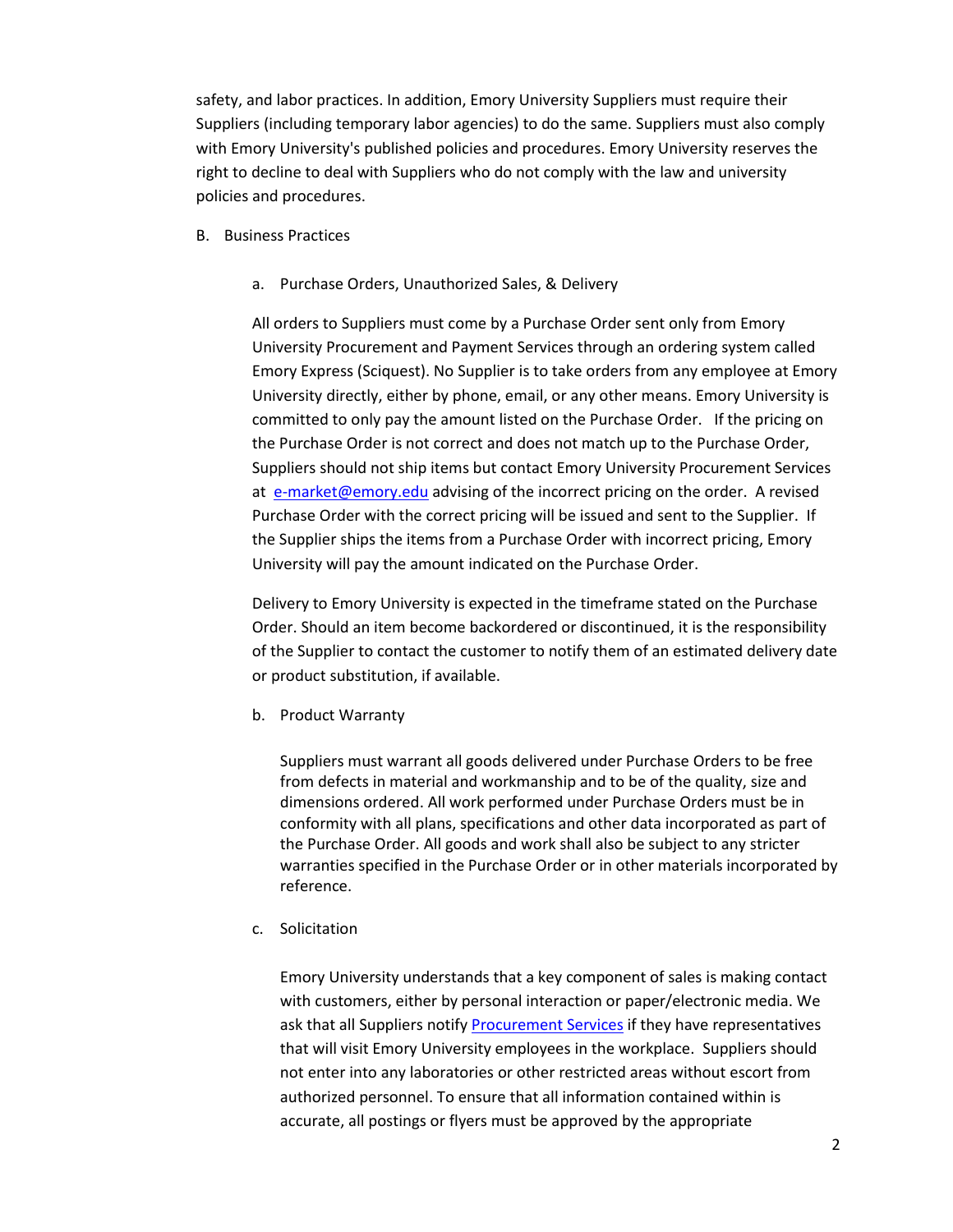[Procurement Services](https://www.finance.emory.edu/home/Procure%20and%20Pay/about_us/contacts.html) Strategic Sourcing Manager before being displayed on campus. Furthermore, no email solicitation to Emory University employees will be permitted without written permission from the individual employee.

d. Pricing

Emory University seeks to get the best pricing available from each Supplier. The expectation of our Suppliers is to quote their best price on the first quotation and stand on that basis unless there is evidence of error. Suppliers should not seek out competition pricing on campus as a basis of comparison, as these prices are contractually protected. If pricing increases or decreases should occur, Emory University asks that Suppliers inform us of changes in economic or market conditions that might affect our purchasing decisions. Emory also asks that our Suppliers offer suggestions of alternatives which may improve or reduce the cost of goods and services being purchased.

e. Gifts

Whenever a gift or entertainment is offered in the context of a business relationship, there is a risk that it may influence, or appear to influence, a business decision. In order to build and maintain our integrity in the stewardship of funds, Emory University discourages giving or accepting gifts or entertainment exceeding nominal value to or from any of the Emory University's Supplier. This applies both to employees and to immediate family members.

"Nominal value" denotes an item or event of relatively low value that is unlikely to be perceived as improperly influencing the recipient, such as a logo cap or lunch during business hours. At no time should a Supplier give gifts, services, or meals of a value greater than \$40 to any Emory University Employee.

C. Confidentiality

Suppliers with access to confidential Emory University information must not disclose such information to other parties without written consent. Such confidential information may include, but is not limited to, the following categories of information: Intellectual Property, Employee Personal Information, Customers, Product Pricing, Costs, and Operating Systems.

When Suppliers handle personal confidential information in the performance of services on our behalf, we require them to ensure that such information is protected against unauthorized disclosure and is appropriately safeguarded.

Suppliers must immediately report actual or possible unauthorized disclosures of personal confidential information to Procurement Services a[t e](mailto:e-market@emory.edu)[market@emory.edu.](mailto:e-market@emory.edu)